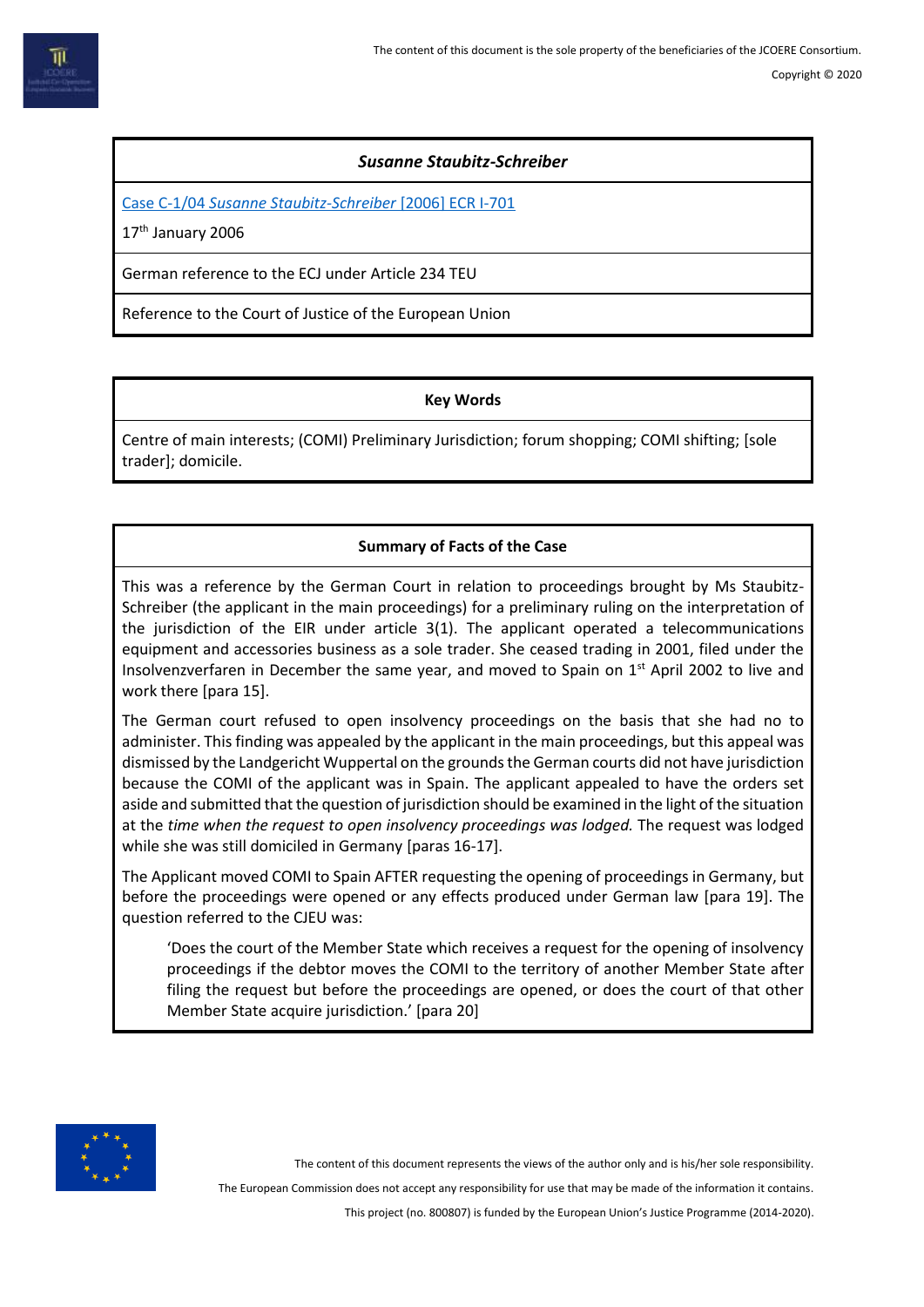



# **Cooperation and/ or Coordination Issue**

This question plays in the grey areas of preliminary jurisdiction and the choice of the applicant for an insolvency proceeding and the ability to shift COMI at different stages along the insolvency timeline, i.e. after opening proceedings in this case. Would such a move be contrary to the objective of the EIR? How would such a case be resolved under the EIR Recast? Does it go against the goal of avoiding forum shopping in order to seek a more favourable position?

The question of COMI is an important cooperation issue because it establishes preliminary proceedings, at which time the opening of secondary or territorial proceedings becomes constrained. While this was not the circumstances in this particular case, the question of COMI shifting and the timing of this activity can cause problems for the effective establishment of the correct cooperation parameters of a mult-jurisdictional case.

#### **Resolution**

*The national court must determine whether it has jurisdiction under Article 3(1) para 22 [EIR 2000] [para 22].*

The CJEU observed that the EIR did not specify whether the court originally seized with jurisdiction (Germany) would retain jurisdiction if the debtor moves COMI (to Spain) after the request to open proceedings but before judgment is delivered [para 23]. However, the court observed that such a transfer would be contrary to "the objectives pursued" by the EIR which aims to avoid incentives for the parties (and presumably their advisors) to transfer assets or proceedings from one Member State to another in order to seek a more favourable outcome. Such a transfer would also impede efficiency and effectiveness of cross-border proceedings as it would oblige creditors to continually pursue a debtor where it chose to establish, which would also cause uncertainty in cross-border insolvency processes [paras 24-27].

The court also observed in para 28 that the universal scope of main insolvency proceedings and the possibility to open secondary proceedings and the appointment of professionals to secure and preserve assets in another Member State also constituted guarantees for creditors that ensure "the widest possible coverage of the debtor's assets" particularly if the COMI has been moved after the request to open proceedings has been made but before proceedings have been opened.

It was held that under art 3(1) the court of the Member State in which the centre of the debtor's main interests was situated at the time when the debtor lodged the request to open insolvency proceedings retained jurisdiction to open those proceedings when the debtor moved the centre of his main interests to another Member State after lodging the request but before the proceedings were opened.

In terms of cooperation, this judgment adds some certainty to the circumstances under which a notional shift of COMI could result in an actual shift in the appropriate venue for primary proceedings.

## **Applicability to Preventive Restructuring and Judicial Cooperation**

As with all cross-border insolvency or restructuring procedures, the question of COMI is always relevant. Where procedures fall under the EIR Recast, COMI will apply and although this case falls under the original EIR, the decision is relevant should a similar question of jurisdiction arise under a preventive restructuring procedure in the future. To consider: the role of each court in addressing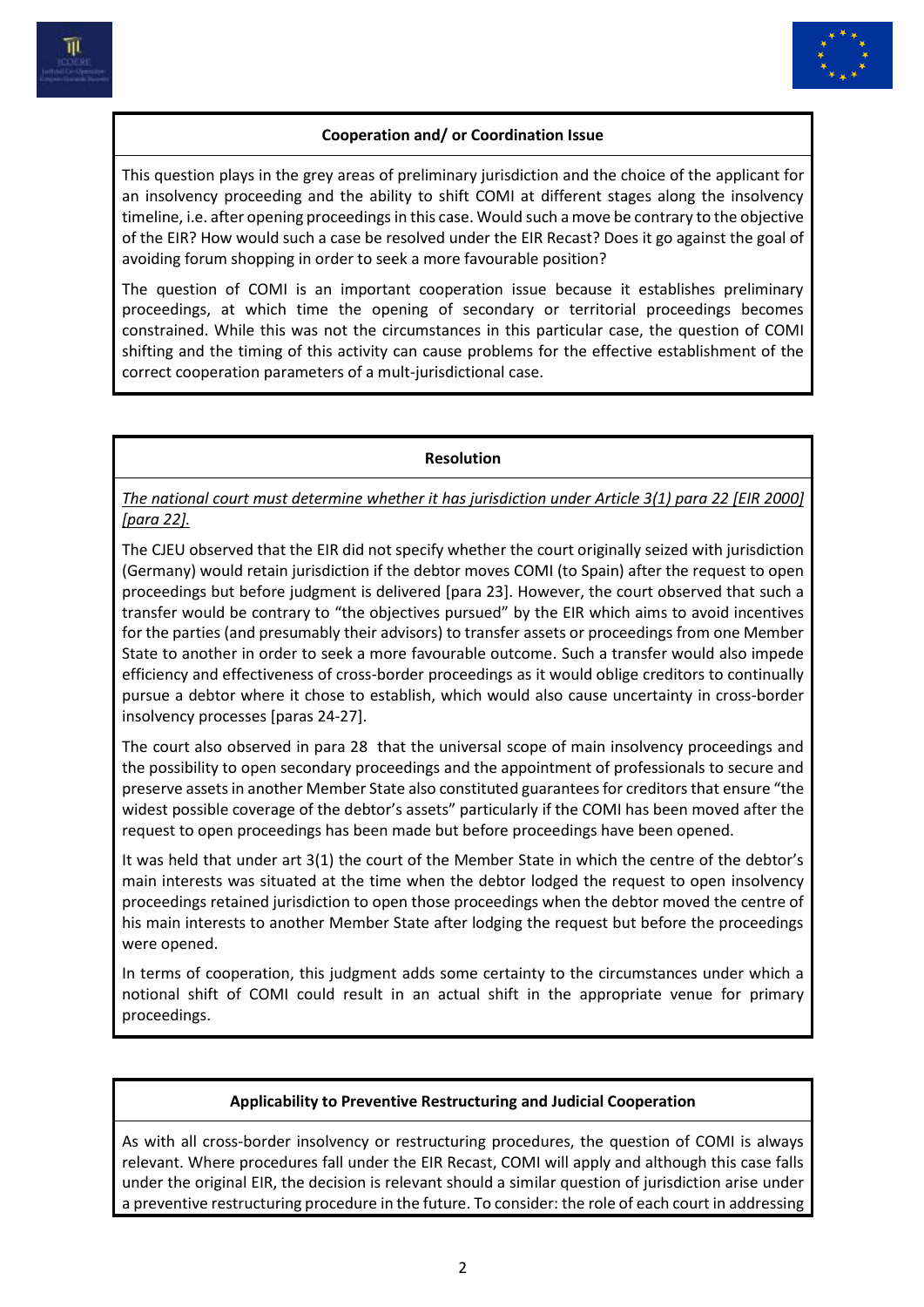



the applicant's positions. The important reflection on the JCOERE work is that as we have found it seems that parties and their advisors do have preferences for particular jurisdictions, for a variety of reasons, some arising from outcome, some we hypothesise arising from different substantive rules and some we also hypothesises based on our applied research on professional interest in maintaining litigation or causes of action in a particular jurisdiction with which the practitioner is familiar. The case is an early case addressing questions of COMI shift and how these will be addressed by courts.

# **Applicability of Existing Rules and Guidelines**

The findings in this case are interesting to judges as it deals with what could be viewed as capricious applicants seeking to advance their position by avoiding what they perceive as a disadvantageous court position on a matter. As practitioners will tend to want to retain the power in a case, such activities is not necessarily surprising and may well occur in a restructuring context should a practitioner be able to meet the criteria required to establish primary jurisdiction.

## *EIR Recast:*

Under the EIR Recast, Recital 28 emphasises the perception of the creditors in relation to whether a COMI is ascertainable by third parties:

When determining whether the centre of the debtor's main interests is ascertainable by third parties, special consideration should be given to the creditors and to their perception as to where a debtor conducts the administration of its interests. This may require, in the event of a shift of centre of main interests, informing creditors of the new location from which the debtor is carrying out its activities in due course, for example by drawing attention to the change of address in commercial correspondence, or by making the new location public through other appropriate means.

Applied in this case, the creditors would be familiar with the German domicile and as noted in the decision to allow such shifts would 'oblige creditors to be in continual pursuit of the debtor wherever he chose to establish himself' [para 26]. Recital 31 refers specifically to preventing abusive forum shopping, which could be ascribed to the actions taken in this case had creditors been adversely affected. The presumption that the COMI is in the place of the principal place of business and habitual residence, moved to Spain in this case, can be rebutted if it has been relocated within the three month period prior to the request of opening insolvency proceedings. This applies equally to an individual exercising an independent business or activity even as a sole trade, such is the case here. Although the move was made shortly *after* the request to open proceedings, the intention of this Recital is to prevent the shift of COMI in close proximity to insolvency, therefore such a move should equally not be valid to shift COMI under the circumstances.

Moving on to the operative provision in Article 3(1), the COMI in Spain would not be ascertainable to third parties under the circumstances of this case due to the quick move following the request to open proceedings and should therefore not be considered valid COMI shift in a case such as this.

## *Guidelines and Principles:*

The rules and guidelines provided in the European context for assisting in cross-border insolvency and restructuring matters do not really help with regards to the establishment of jurisdiction, therefore it is sufficient to rely upon the Recitals and Articles of the EIR Recast in relation to the rules that would govern this case were it heard today.